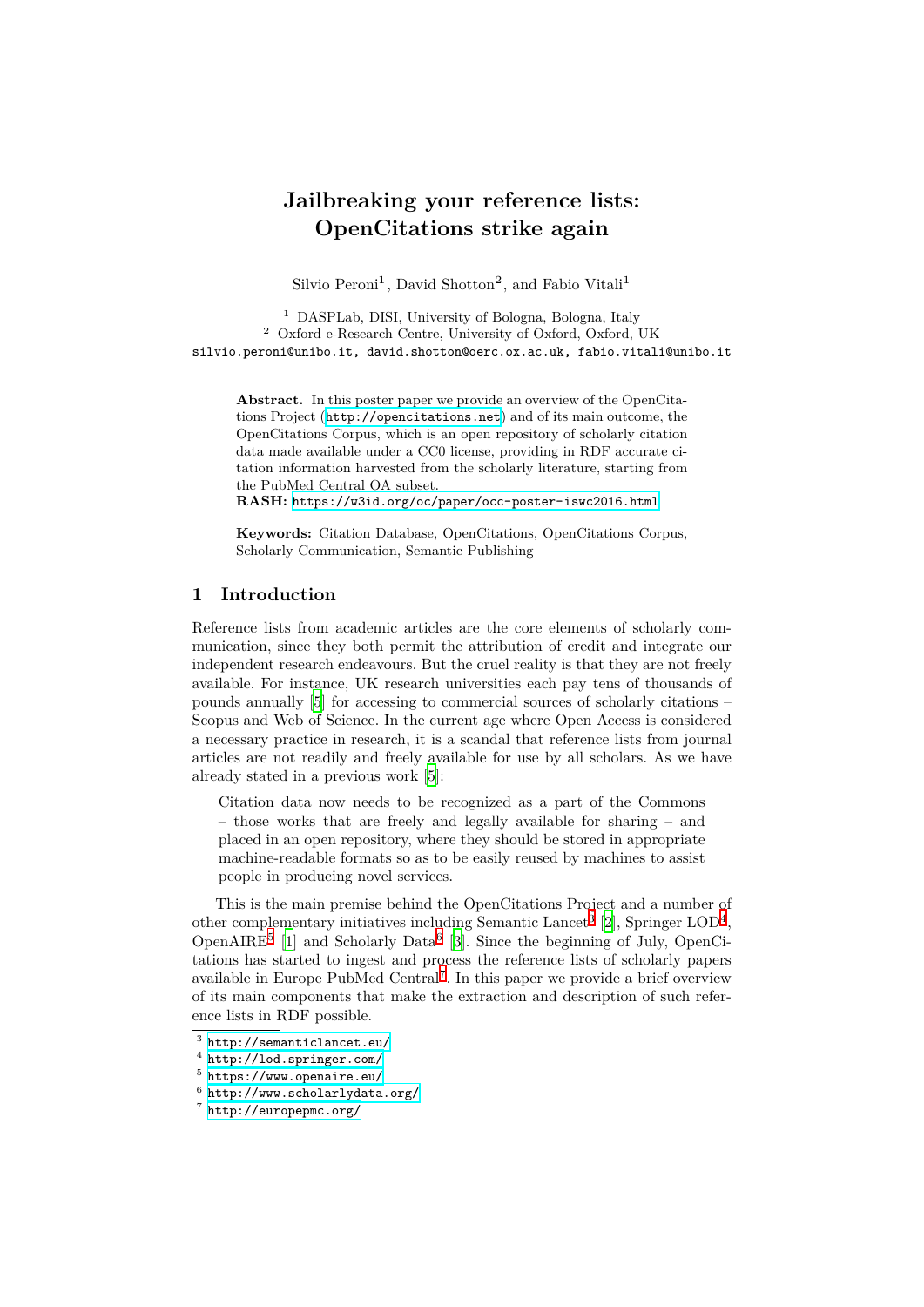2 Silvio Peroni et al.

## **2 OpenCitations and its Corpus**

The OpenCitations Project (http://opencitations.net) is creating an open dataset of citation data integrated with a SPARQL endpoint<sup>8</sup> and a very simple Web interface that shows only the data about bibliographic entities<sup>9</sup>. Its main output is the Open Citations Corpus (OCC), an open repository of scholarly citation data made available [under a Creative Commons](http://opencitations.net) CC0 license<sup>10</sup>, which provides accurate bibliographic references harvested from the scholarly literature, described using the SPAR Ontologies<sup>11</sup> [4] according to the OCC metadata document [6], that others may freely build upon, enhance and reuse for any purpose, without restriction under copyright or database law.

The OCC stores metadata relevant to these citations in RDF, encoded as JSON-LD, and makes them available th[ro](#page-3-3)ugh a SPARQL endpoint (and, in the near fu[tu](#page-3-4)re, as downloadable datasets). It includes information about six different kinds of bibliographic entity:

- **– bibliographic resources** (br) resources that cite/are cited by other bibliographic resources (e.g. journal articles), or that contain such citing/cited resources (e.g. journals);
- **– resource embodiments** (re) details of the physical or digital forms in which the bibliographic resources are made available by their publishers;
- **– bibliographic entries** (be) the literal textual bibliographic entries occurring in the reference lists within bibliographic resources, that reference other bibliographic resources;
- **– responsible agents** (ra) names of agents having certain roles with respect to bibliographic resources (i.e. names of authors, editors, publishers, etc.);
- **– agent roles** (ar) roles held by agents with respect to bibliographic resources (e.g. author, editor, publisher);
- **– identifiers** (id) external identifiers (e.g. DOI, ORCID, PubMedID) associated with the bibliographic entities.

The corpus URL (https://w3id.org/oc/corpus/) identifies the entire OCC, which is composed of several sub-datasets, one for each of the aforementioned bibliographic entities included in the corpus. Each of these has a URL composed by suffixing the corpus URL with the two-letter short name for the class of entity (e.g. "be" f[or a bibliographic entry\) followed](https://w3id.org/oc/corpus/) by an oblique slash (e.g. https://w3id.org/oc/corpus/be/). Each dataset is described appropriately by means of the Data Catalog Vocabulary<sup>12</sup> and the VoID Vocabulary<sup>13</sup>.

Upon initial curation into the OCC, a URL is assigned to each entity within each sub-dataset, all of which can be accessed in different formats (HTML, RD-[F/XML, Turtle, and JSON-LD\) via](https://w3id.org/oc/corpus/be/) content negotiation. Each entity URL is composed by suffixing the sub-dataset URL with a number assigned to each resource, unique among resources of the same type, which increments for each new

<sup>8</sup> https://w3id.org/oc/sparql

<sup>&</sup>lt;sup>9</sup> Additional and more user-friendly interfaces will be available in the coming months, and will be described in the project homepage.

 $^{10}$ https://creativecommons.org/publicdomain/zero/1.0/legalcode

 $^{11}$ [http://www.sparontologies.](https://w3id.org/oc/sparql)net/

<sup>12</sup> https://www.w3.org/TR/vocab-dcat/

 $13$  https://www.w3.org/TR/void/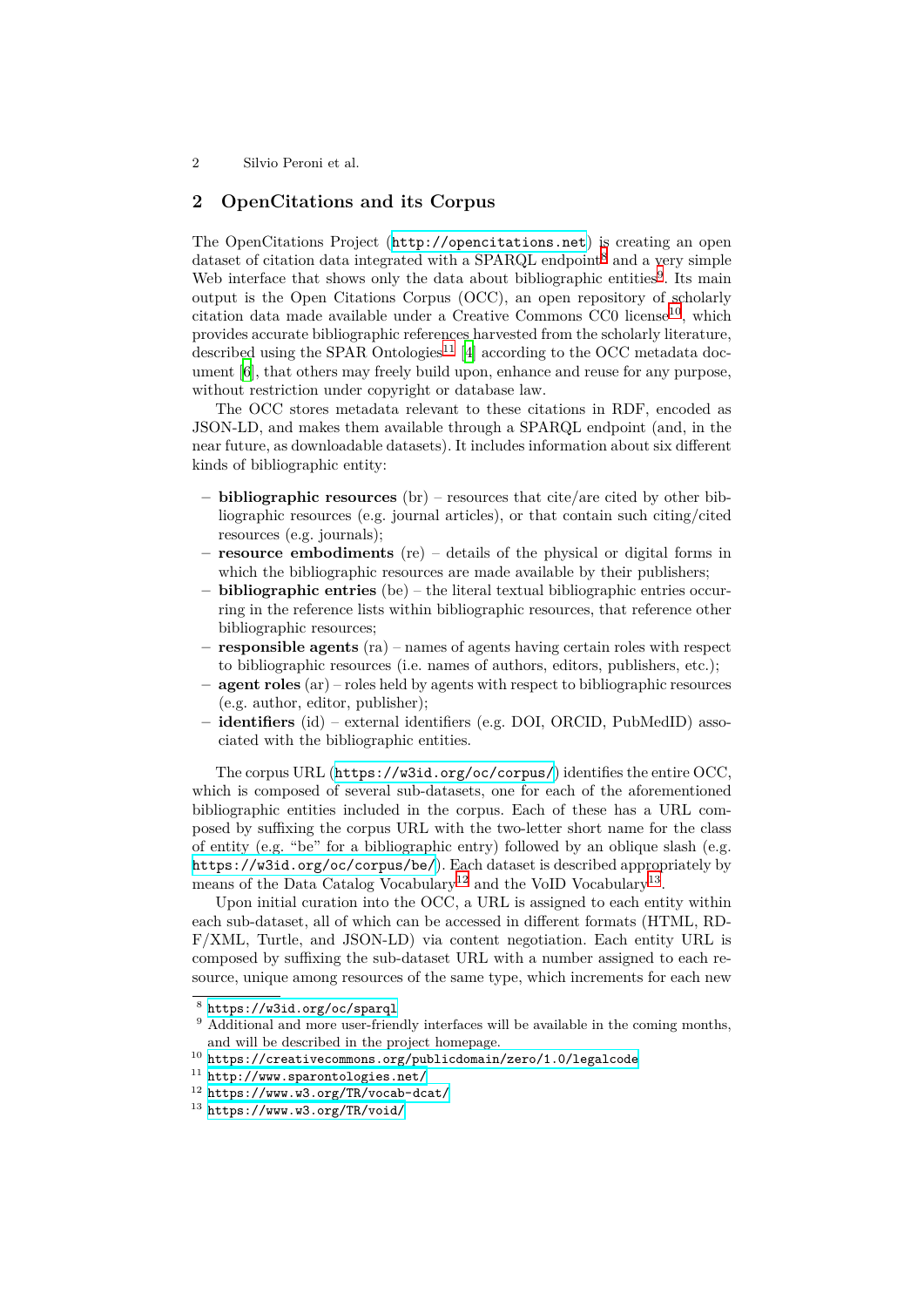entry in that resource class. For instance, the resource https://w3id.org/oc/ corpus/be/537 is the  $537<sup>th</sup>$  bibliographic entry recorded within the OCC. Each of these entities has associated metadata describing its provenance by means of PROV-O<sup>14</sup> and its PROV-DC extension<sup>15</sup> (e.g. https://w3id.org/oc/corpus/ be/537/prov/se/1). In particular, we keep track of th[e curatorial activities re](https://w3id.org/oc/corpus/be/537)[lated to each OC](https://w3id.org/oc/corpus/be/537)C entity, the curatorial agents involved, and their roles. Additional information about OCC's handling of citation the data, and the way they are represented in RDF, are detailed in the o[fficial OCC Metadata Document](https://w3id.org/oc/corpus/be/537/prov/se/1) [\[6\].](https://w3id.org/oc/corpus/be/537/prov/se/1)

The ingestion of citation data into the OCC is handled by two Python scripts called *Bibliographic Entries Extractor* (*BEE*) and the *SPAR Citation Indexer*  $(SPACIN)$ , available in the OCC's GitHub repository<sup>16</sup>. As shown Fig. 1, BEE i[s](#page-3-4) responsible for the creation of JSON files containing information about the XML articles in the OA subset of PubMed Central (retrieved by using the Europe PubMed Central API<sup>17</sup> and used as input data). Each of these JSON files also includes the complete reference list of the paper under considera[tio](#page-3-5)n extracted by means of XPath queries. Then, SPACIN processes each JSON file, retrieves metadata information about all the citing/cited articles described in it by querying the Crossref  $API<sup>18</sup>$  and the ORCID  $API<sup>19</sup>$ , and stores all the generated RDF resources in the file system in JSON-LD format and within the OCC triplestore, disambiguating the resources that have been added previously by means of the retrieved identifiers (i.e. DOI, PMID, PMCID, ORCID, URL). It is worth noting that the triplestore includes all the data about the curated entities except their provenance data and the descriptions of the datasets, that are accessible only via HTTP.

The workflow introduced in Fig. 1 is a process that runs until no more JSON files can be produced by BEE. Thus, the current instance of the OCC is evolving dynamically in time, and can be easily extended so as to interact with additional REST APIs from different sources, so as to gather additional article metadata and their related references. Currently, [ea](#page-3-5)ch day the workflow adds about 2 million triples to the corpus, describing more than 20,000 new citing/cited bibliographic resources and about 100,000 new authors, about 5% of whom are disambiguated through their ORCID ids.

## **3 Conclusions**

In this poster paper we have introduced the OpenCitations Project, which is involved in creating an open repository of accurate bibliographic references harvested from the scholarly literature: the OpenCitations Corpus (OCC). The new instance of the OCC has just been established, and already includes 728,991 citation links (as of August 30, 2016) – a number that will grow quickly over the coming months as the continuous workflow adds new data dynamically from Europe PubMed Central and other authoritative sources. The OCC SPARQL

<sup>14</sup> https://www.w3.org/TR/prov-o/

<sup>15</sup> https://www.w3.org/TR/prov-dc/

 $^{16}$ https://github.com/essepuntato/opencitations

<sup>17</sup> https://europepmc.org/RestfulWebService

<sup>18</sup> http://api.crossref.org/

<sup>19</sup> [http://members.orcid.org/api/](https://www.w3.org/TR/prov-dc/)